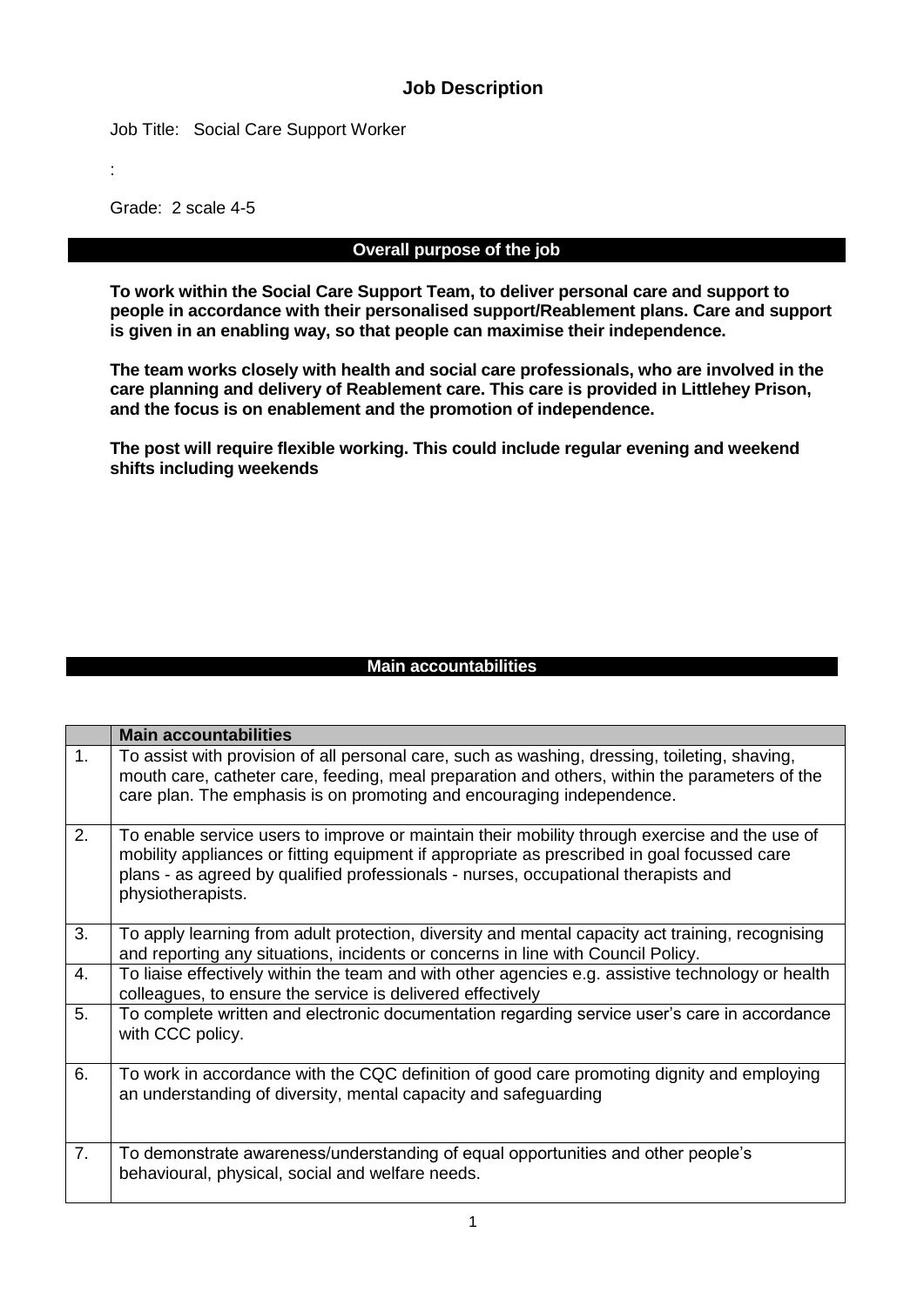| 8.  | To provide Reablement Training Programme to service users                                                                                                                                                              |
|-----|------------------------------------------------------------------------------------------------------------------------------------------------------------------------------------------------------------------------|
| 9.  | To work within the policies and procedures of Cambridgeshire County Council.                                                                                                                                           |
| 10. | To work in a way that demonstrates and promotes high standards of care, commitment and<br>communication. To recognise service users as individuals and promote dignity in care. To<br>understand and support diversity |
| 11. | To attend regular training and maintain up to date, appropriate, knowledge and skills. To<br>engage with the supervision and appraisal process.                                                                        |
| 12. | To maintain confidentiality in accordance with the Data Protection Act.                                                                                                                                                |
| 13. | Safeguarding commitment<br>We are committed to safeguarding and promoting the welfare of children and young<br>people/vulnerable adults. We require you to understand and demonstrate this commitment                  |
|     |                                                                                                                                                                                                                        |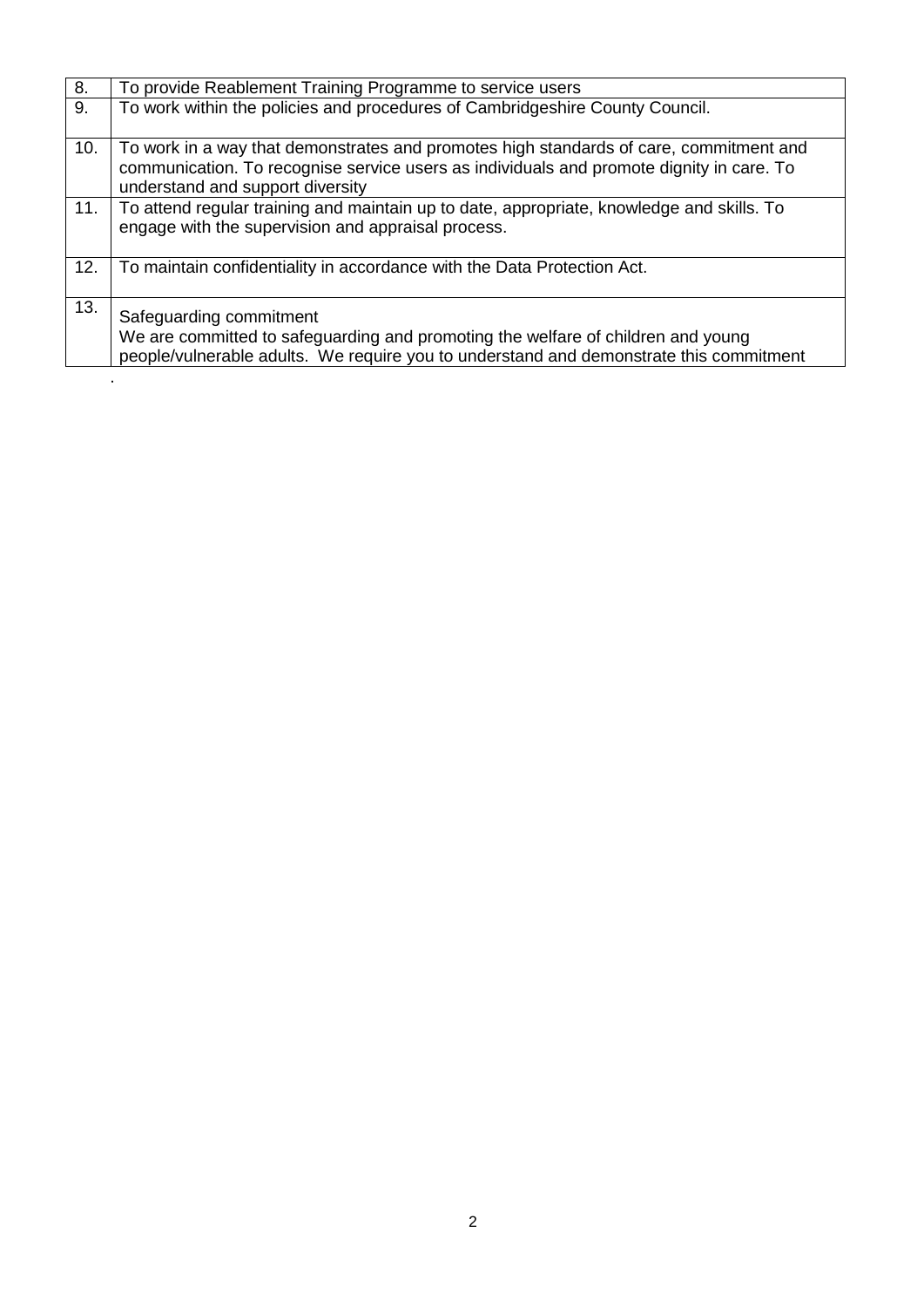# **Person Specification**

# **Qualifications, knowledge, skills and experience**

## Minimum level of qualifications required for this job

| <b>Qualifications Required/ Subject</b>                                                        | <b>Essential/</b><br>Desirable |
|------------------------------------------------------------------------------------------------|--------------------------------|
| A willingness to work towards NVQ III in Health & Social Care                                  | Е                              |
| Evidence of good standard of general education including basic literacy and<br>numeracy skills | Е                              |
| Evidence of other systematic or accredited health care training                                |                                |

Minimum levels of knowledge, skills and experience required for this job

| <b>Identify</b>                                                                                                                        | <b>Essential/</b><br><b>Desirable</b>                                                                                                           |   |  |  |
|----------------------------------------------------------------------------------------------------------------------------------------|-------------------------------------------------------------------------------------------------------------------------------------------------|---|--|--|
| Knowledge                                                                                                                              |                                                                                                                                                 |   |  |  |
| Good knowledge of working in the community providing care                                                                              |                                                                                                                                                 | D |  |  |
| Good IT skills ability to use a computer to record electronically                                                                      |                                                                                                                                                 | E |  |  |
| Willing to develop knowledge                                                                                                           |                                                                                                                                                 | E |  |  |
| To maintain service users independence                                                                                                 |                                                                                                                                                 | E |  |  |
|                                                                                                                                        |                                                                                                                                                 |   |  |  |
| <b>Skills</b>                                                                                                                          |                                                                                                                                                 |   |  |  |
| Ability to provide personal care in a way that promotes independence                                                                   |                                                                                                                                                 | E |  |  |
| Ability to manage medicines and understand and adopt appropriate practices in<br>relation to infection control and moving and handling |                                                                                                                                                 | E |  |  |
| Ability to interact and communicate with clients with a range of needs from a<br>variety of backgrounds                                |                                                                                                                                                 | E |  |  |
| Good communication skills, written and verbal, ability to communicate with other<br>professionals.                                     | E                                                                                                                                               |   |  |  |
| Sensitive to service users emotional and cultural needs.                                                                               |                                                                                                                                                 | E |  |  |
| To be able to reflect on your own practice and learn from it.                                                                          |                                                                                                                                                 | E |  |  |
| Ability to use initiative and to seek guidance appropriately.                                                                          |                                                                                                                                                 | E |  |  |
|                                                                                                                                        |                                                                                                                                                 |   |  |  |
| <b>Experience</b>                                                                                                                      |                                                                                                                                                 |   |  |  |
| Working in a care environment.                                                                                                         |                                                                                                                                                 | E |  |  |
| IT experience.                                                                                                                         |                                                                                                                                                 | D |  |  |
| Experience in rehabilitation / therapy                                                                                                 | D                                                                                                                                               |   |  |  |
| Experience of working in a multidisciplinary team                                                                                      | D                                                                                                                                               |   |  |  |
| <b>Equal opportunities</b>                                                                                                             | Ability to demonstrate<br>awareness/understanding of equal<br>opportunities and other people's behaviour,<br>physical, social and welfare needs |   |  |  |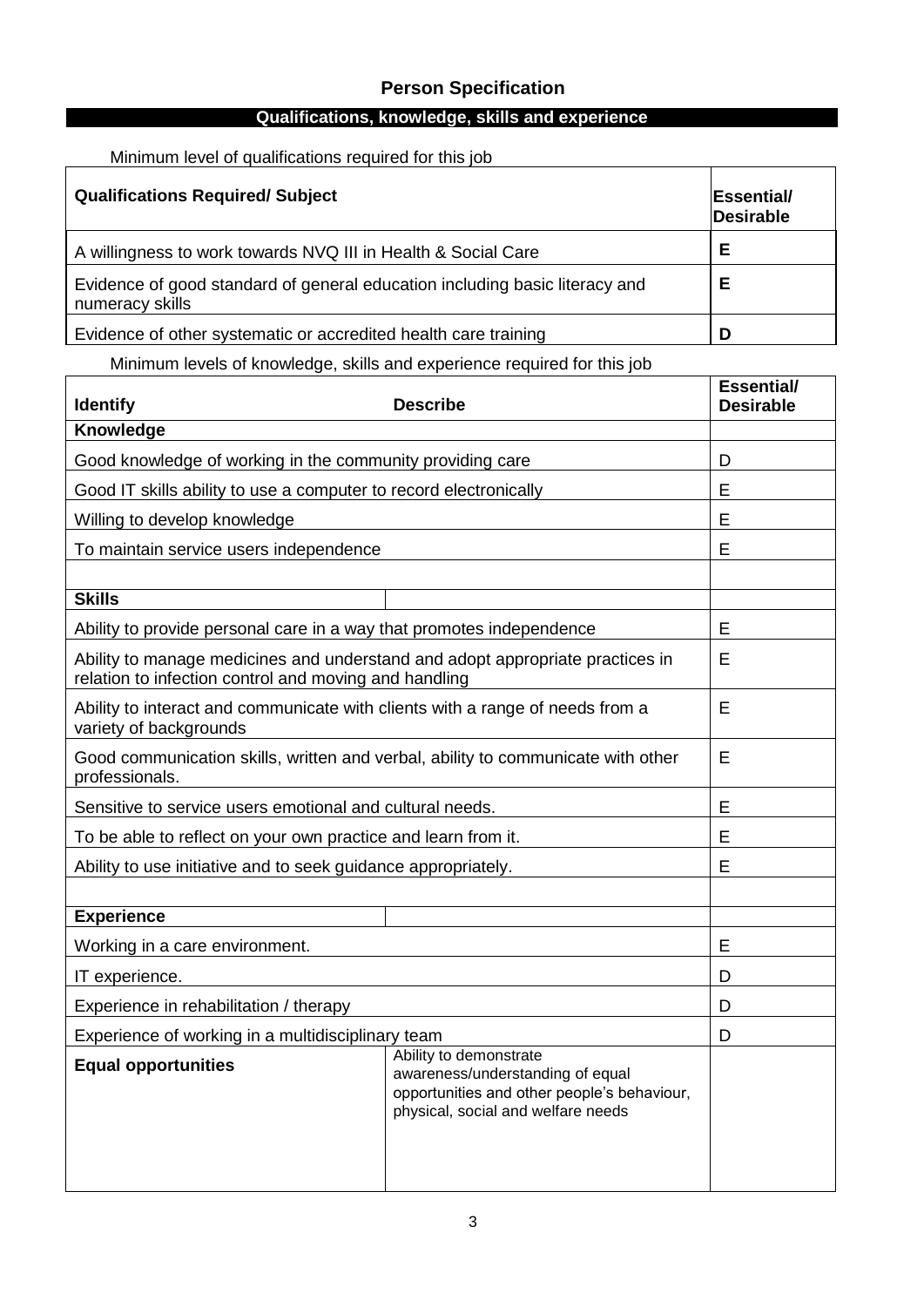| <b>Safeguarding</b> (include for roles working<br>with children/vulnerable adults)  |  |  |
|-------------------------------------------------------------------------------------|--|--|
| Demonstrate an understanding of the safe working practices that apply to this role. |  |  |
| Ability to work in a way that promotes the safety and well-being of children and    |  |  |
| young people/vulnerable adults.                                                     |  |  |

## **Disclosure level**

| What disclosure level is required for this post? | Enhanced CCC + Enhanced level 1 - HMP |  |
|--------------------------------------------------|---------------------------------------|--|
|                                                  |                                       |  |

|                                                                                                                                     | Work type |  |  |
|-------------------------------------------------------------------------------------------------------------------------------------|-----------|--|--|
| What work type does this role fit into? (tick one<br>box that reflects the main work type, the default<br>workers type is flexible) | Fixed     |  |  |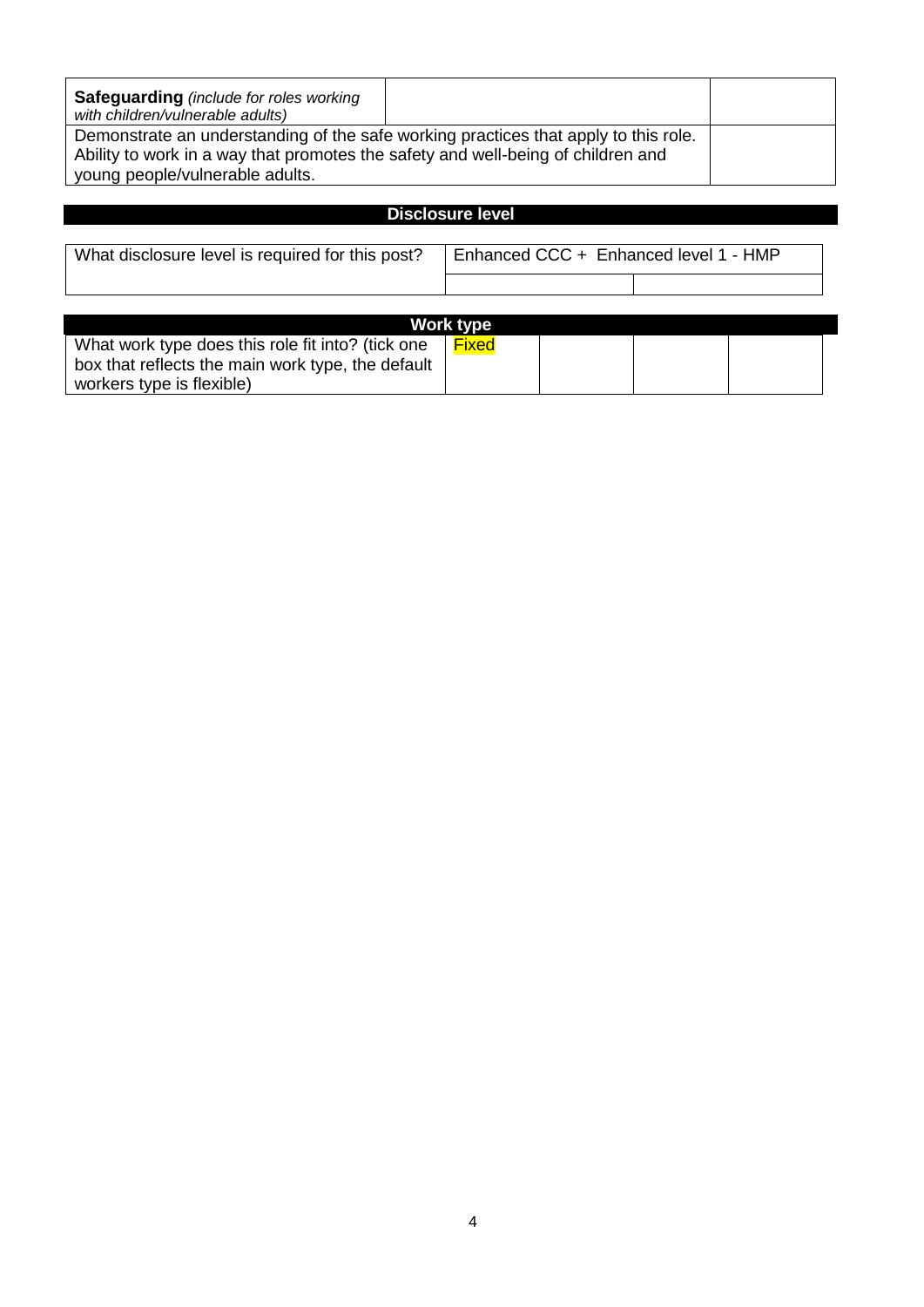#### **Job description questionnaire**

Page 1 and 2 of this document will form the job description and person specification for the post.

| Job title:                                        | Social Care Support<br>Worker | <b>POSCODE</b><br>(Needed for re-evaluations) |                          |
|---------------------------------------------------|-------------------------------|-----------------------------------------------|--------------------------|
| Reports to (job<br>title):                        | <b>Care Coordinator</b>       | Directorate/Service:                          | <b>Adult Social Care</b> |
| <b>Presenting</b><br>Manager:                     | Claire Hodge                  | Date of evaluation:                           |                          |
| <b>Supporting</b><br><b>HR</b> contact<br>person: | Tara Spooner                  | <b>New Post</b><br><b>Re-evaluation:</b>      | Yes/No<br>Yes/No         |

**Job context** 

Give a short overview of the job context and the key objectives of the part of the organisation where the job is placed.

#### **Organisation chart (include grades)**

Please provide an organisation chart which includes the manager of the post, its peers and direct reports.

### **Change of accountabilities (for re-evaluations only)**

What are the major changes to the role?

These should clearly show the reason for this re-evaluation i.e. the:

- changes to the accountabilities:
- changes to the essential qualifications, knowledge, skills and experience; or
- changes to the team structure

## **Communication and influencing**

| <b>Contact</b> | Nature of interpersonal skills used                        |
|----------------|------------------------------------------------------------|
| Internal       | To communicate with a range of professionals including     |
|                | Occupational Therapists, Social Workers, Nurses withing in |
|                | the prison service and prison officers                     |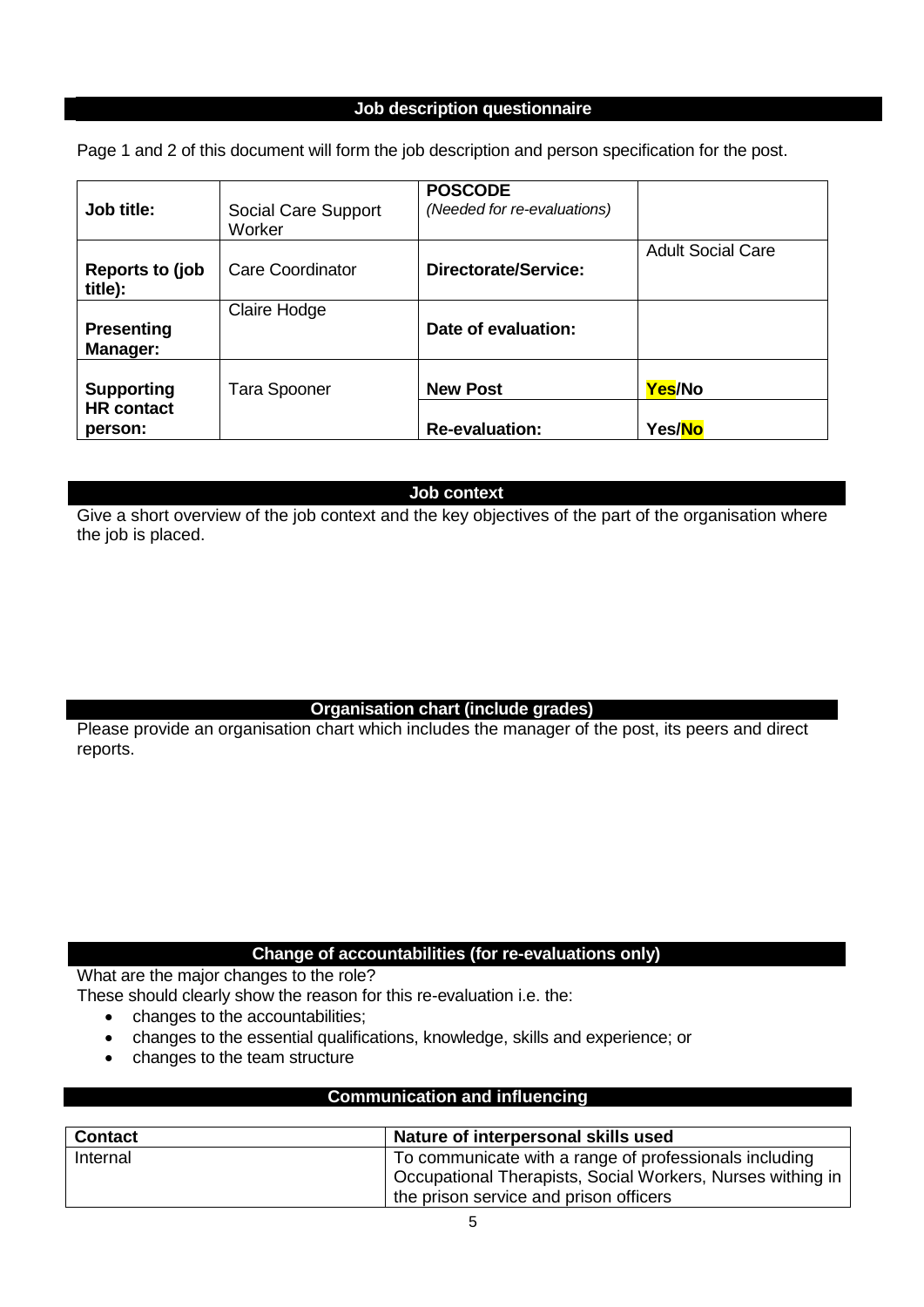|          | To be able to communicate with service users effectievley  |
|----------|------------------------------------------------------------|
|          |                                                            |
|          |                                                            |
|          |                                                            |
| External | To communicate with a range of professionals including     |
|          | Occupational Therapists, Social Workers, Nurses withing in |
|          | the prison service and prison officers.                    |
|          | To communicate with the Prison Service as needed           |
|          |                                                            |

#### **Supervision and work planning**

What degree of forward planning is required in this job (daily, weekly, monthly, annual, etc)?

To be able to follow planned workload on a daily basis based on need. To work with others to complete objectives set.

What level of supervision is this post subject to?

To be able to work unsupervised and to be able to make decisions within remit of role.

What type of priorities is the post holder able to set themselves?

**To be able to work with the support plans of the Prisoners**

What kind of systems, procedures or 'rules' are set around the job?

**Working within the prison rules and procedures. Working to CCC policies and procedures.**

**Problems encountered**

What types of problems are encountered in this job and what steps would you expect the post holder to take to find the solution (give 2 examples).

**Prisoners needs have changed, post holder would be expected to be able to update senior leads of changes to the goal/care plan and risk assessments to reflect change in need.**

**To be able to identify any safeguarding issues, and to be able to communicate these effectively**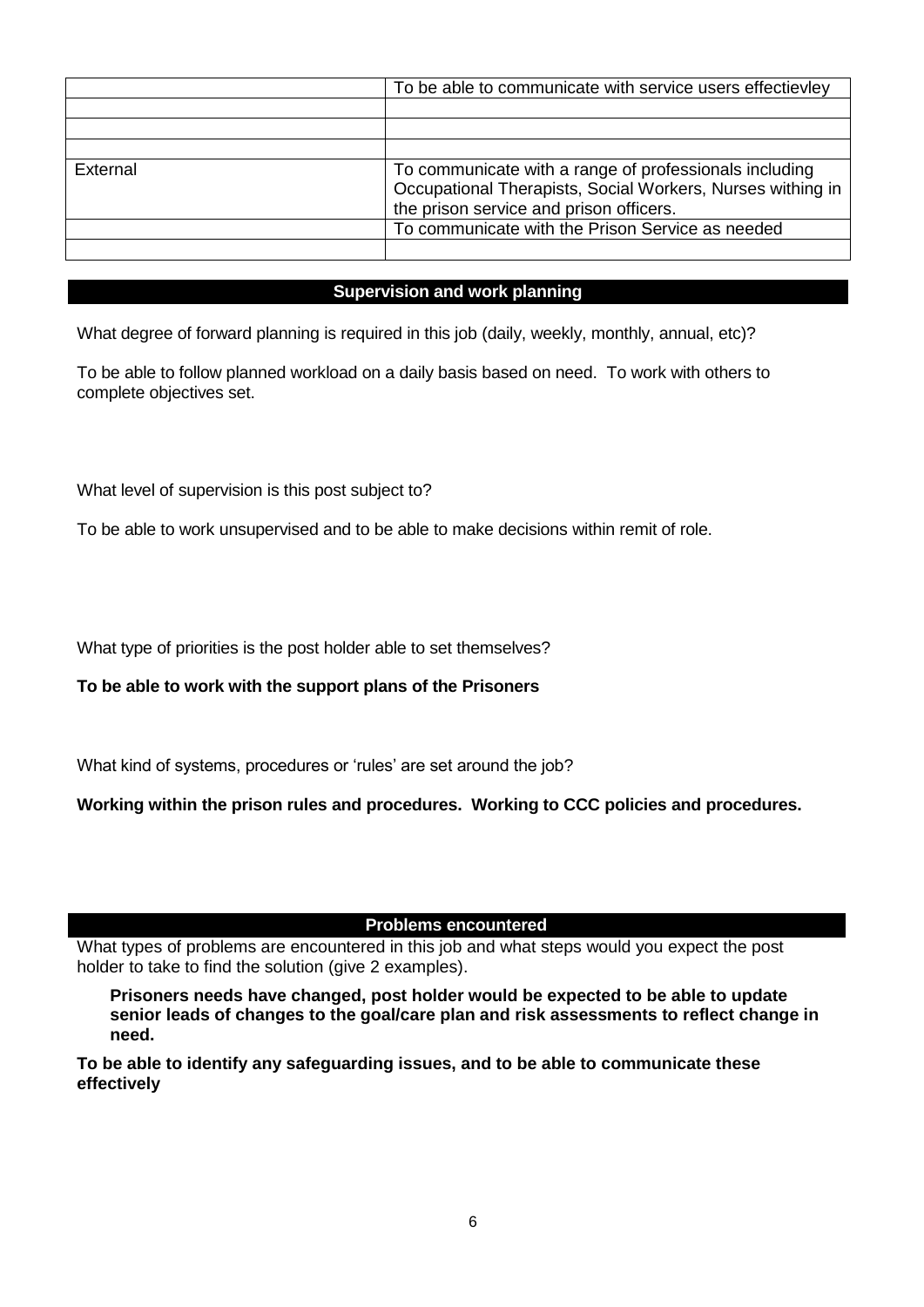At what point does the post holder escalate a problem to a more senior employee?

**Due to the environment that they work in any escalation would need to happen after they have completed their visits as they would not be able to communicate with the office until the end of their shift.**

#### **Decision making**

| Does the post holder makes a decision<br>based on | a set process to resolve the problem                            |
|---------------------------------------------------|-----------------------------------------------------------------|
|                                                   | a solution based on their past experience                       |
|                                                   | seek more information to determine the extent of<br>the problem |
|                                                   | use creative thinking to develop new concepts                   |

Please give an example to illustrate the approach to decision making specified above.

A manual handling situation may occur where the prisoner is unwell and unable to be moved as the risk assessment says,the support worker would report to the Lead Senior Support Worker who would thenundertake a new risk assessment of the prisoner and put clear guidelines in place

#### **Freedom to act**

Please give two examples of areas that the post holder has discretion over.

Order of undertaking visits to prisoners based on need following goal settings and care planning, and deciding how to meet a prisoners needs

| <b>Impact</b> |                                                                    |              |                                                                       |  |  |  |
|---------------|--------------------------------------------------------------------|--------------|-----------------------------------------------------------------------|--|--|--|
|               | Financial impacts of the role                                      |              |                                                                       |  |  |  |
|               | Financial measure (e.g.<br>income, expenditure, capital<br>budget) | Amount $(E)$ | Role (Direct control, joint<br>control, advisory/influencing<br>role) |  |  |  |
|               | N/A                                                                |              |                                                                       |  |  |  |
|               |                                                                    |              |                                                                       |  |  |  |
|               |                                                                    |              |                                                                       |  |  |  |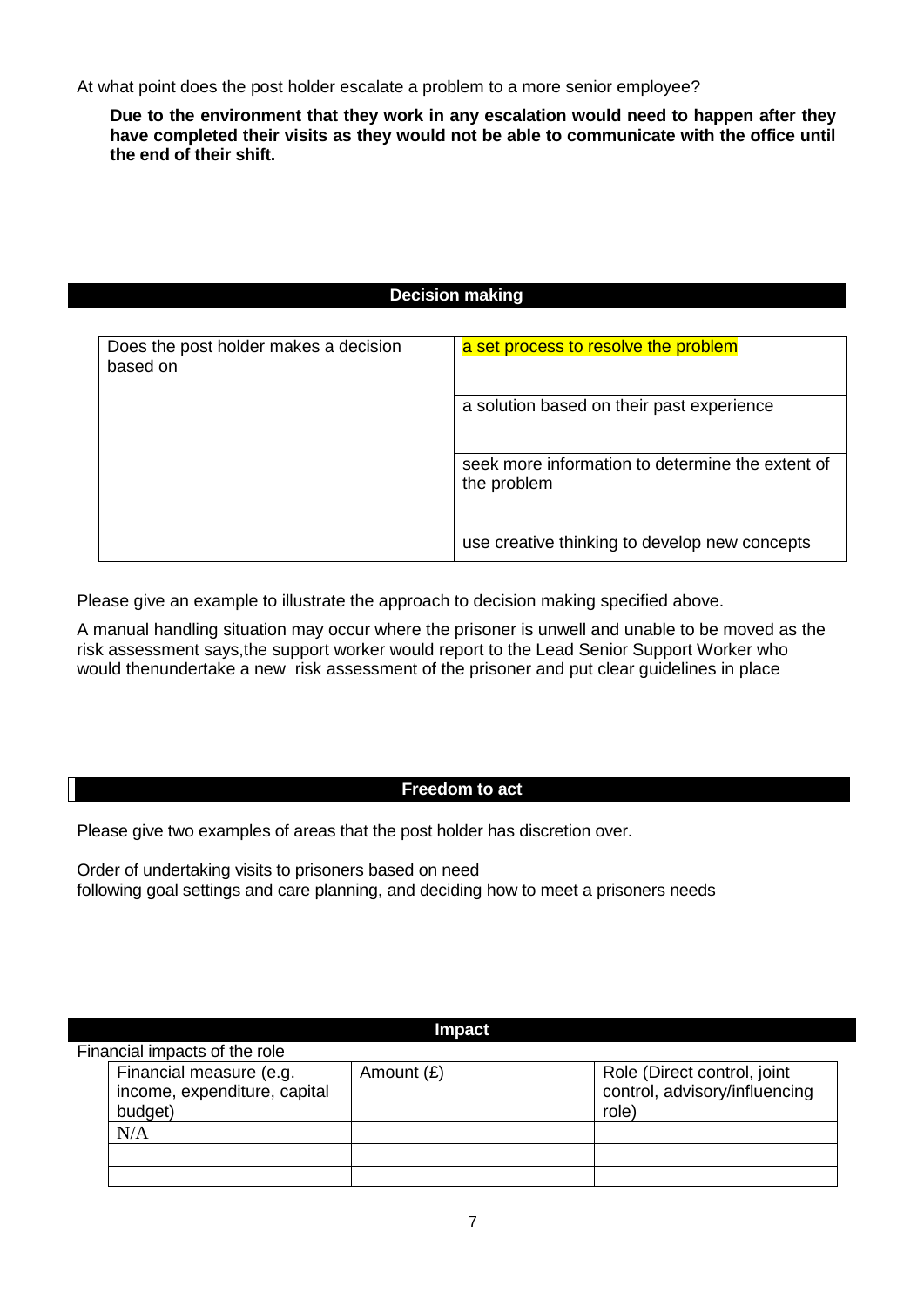Statistical Information

Is there any statistical information that can add to the understanding of the job? E.g. it is useful to know whether a Payroll Officer deals with is 50 or 50,000 payslips.

## **Physical effort and/or strain**

Describe whether the job requires physical effort and/or strain more than is normally experienced in a routine office environment

#### **Active role, expected to be able to move and handle service users in a small environment with no control over environment**

**Working environment**

Does the job require working outdoors, or being exposed to objectionable, uncomfortable or unfavourable working conditions?

## **No control over environment including heat, cold and could come into contact with unpleasant substances.**

**Declarations**

## **All roles – Manager**

JDQ completed by:

By submitting this JDQ to panel I confirm that the relevant Director/Assistant Director has given consent for this post to be evaluated/re-evaluated.

Signed: Date:

Print name:

### **Re-evaluations only – Current Post Holder**

Current post holder – by signing this form I confirm that I have been involved in completing the JDQ and confirm that it is an accurate reflection of my current role.

Signed: Date:

Print name: